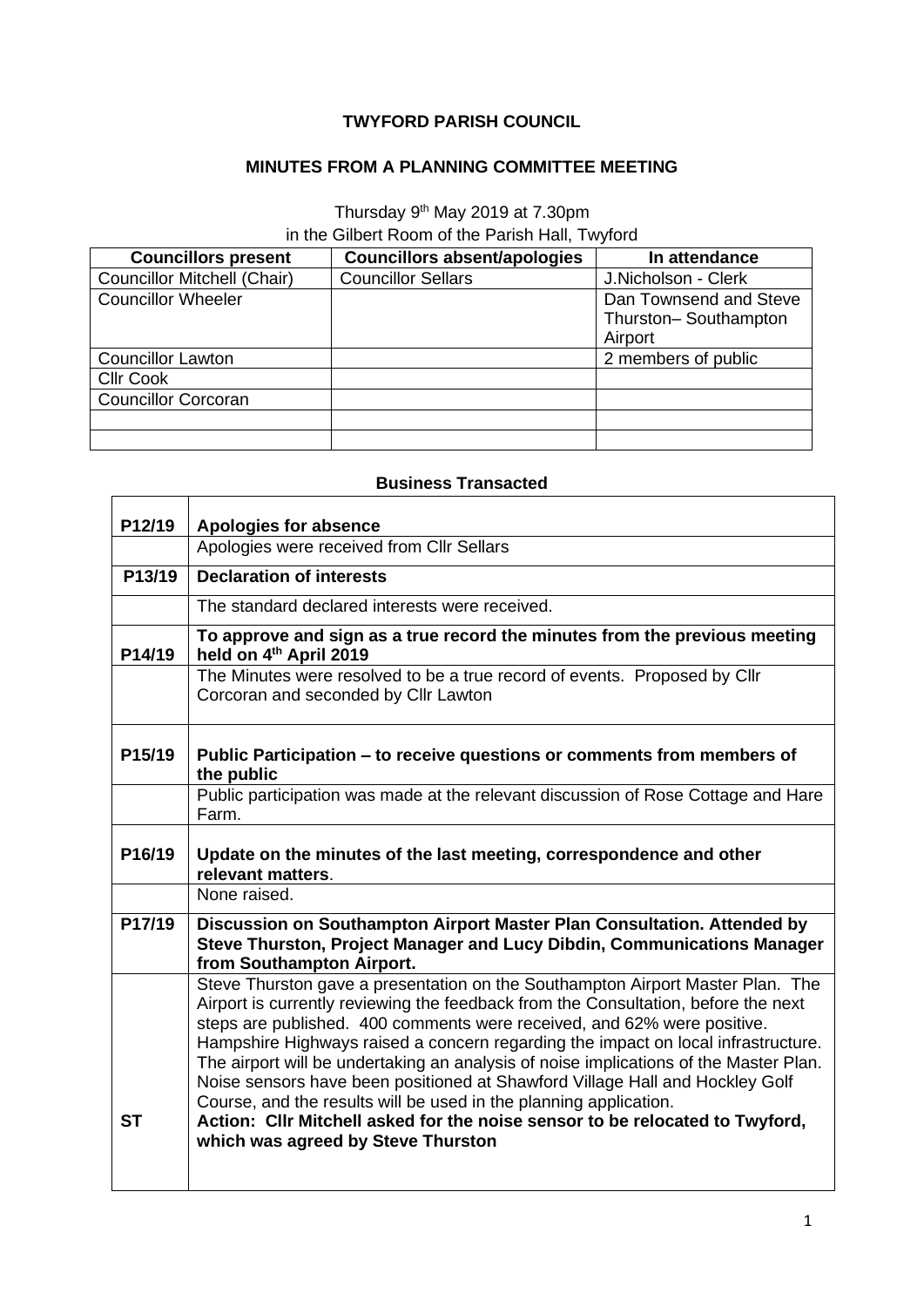|        | The pre-application for the extended runway is currently in with Eastleigh Borough<br>Council, and the full application will go in July. If the runway attracts more flights,<br>the next step will be to extend the terminal building. Southampton Airport will come<br>to TPC with more information nearer this happening.                                                                                                                                      |
|--------|-------------------------------------------------------------------------------------------------------------------------------------------------------------------------------------------------------------------------------------------------------------------------------------------------------------------------------------------------------------------------------------------------------------------------------------------------------------------|
|        | A technical working party has been set up by Southampton Airport which is being<br>Chaired by Eastleigh Borough Council, this is a result of a S106 agreement to set<br>up a Noise Insulation Policy.                                                                                                                                                                                                                                                             |
| DT     | Dan Townsend made a presentation on airspace. The airspace owned by<br>Southampton Airport is being reviewed. Looking at the current flight paths, all<br>flights are lined up and engaged with the ILS ready for landing over Twyford. TPC<br>are therefore keen to be involved in the review.<br>Action: Dan Townsend to invite TPC to the airspace workshops.<br>Dan acknowledged that there was not sufficient information in the Master Plan on<br>airspace. |
|        | TPC were keen to understand what involvement South Downs National Park have<br>had in the Master Plan, and what involvement they will have in the air space<br>review.                                                                                                                                                                                                                                                                                            |
|        | Concerns about a bigger runway meaning bigger planes and therefore more noise<br>was raised by TPC. Dan assured that a longer runway does not mean noisier<br>planes, but that planes are able to carry more fuel, which provides opportunity for<br>different types of planes to different routes, which will attract more airlines. The<br>actual length of the extension is 164m (current runway length is 1700m).                                             |
|        | The driving factor behind the Master Plan is to enable growth. The airport is<br>privately owned and to meet shareholder expectations, needs to extend options<br>beyond Flybe.                                                                                                                                                                                                                                                                                   |
| DT     | Action: Dan Townsend to send Clerk the statutory distance a flight has to<br>engage with the ILS.                                                                                                                                                                                                                                                                                                                                                                 |
|        | CIIr Corcoran raised whether the expansion will trigger eligibility for Noise<br>Installation Scheme by local householders. Dan Townsend and Steve Thurston will<br>look further into this.                                                                                                                                                                                                                                                                       |
|        | CIIr Mitchell thanked Dan and Steve for attending, and stated TPC will look forward<br>to hearing from them again regarding the next stage of development and the<br>workshops. Dan and Steve assured TPC they will keep them up to date with<br>progress.                                                                                                                                                                                                        |
| P18/19 | To agree comments on new planning applications                                                                                                                                                                                                                                                                                                                                                                                                                    |
|        | Erection of a single story shed/log store.<br><b>Planning Application</b><br>Whistlers Love Lane Twyford Winchester Hampshire SO21 1FB<br>Ref. No: SDNP/19/01607/HOUS   Received: Thu 28 Mar 2019   Validated: Thu 28<br>Mar 2019   Status: Pending Consideration. Expires 29.04.2019                                                                                                                                                                             |
|        | The Council discussed the plans and have no objection. They do however request<br>that screening planting is done immediately between the log store and Love Lane,<br>and that it is maintained.                                                                                                                                                                                                                                                                  |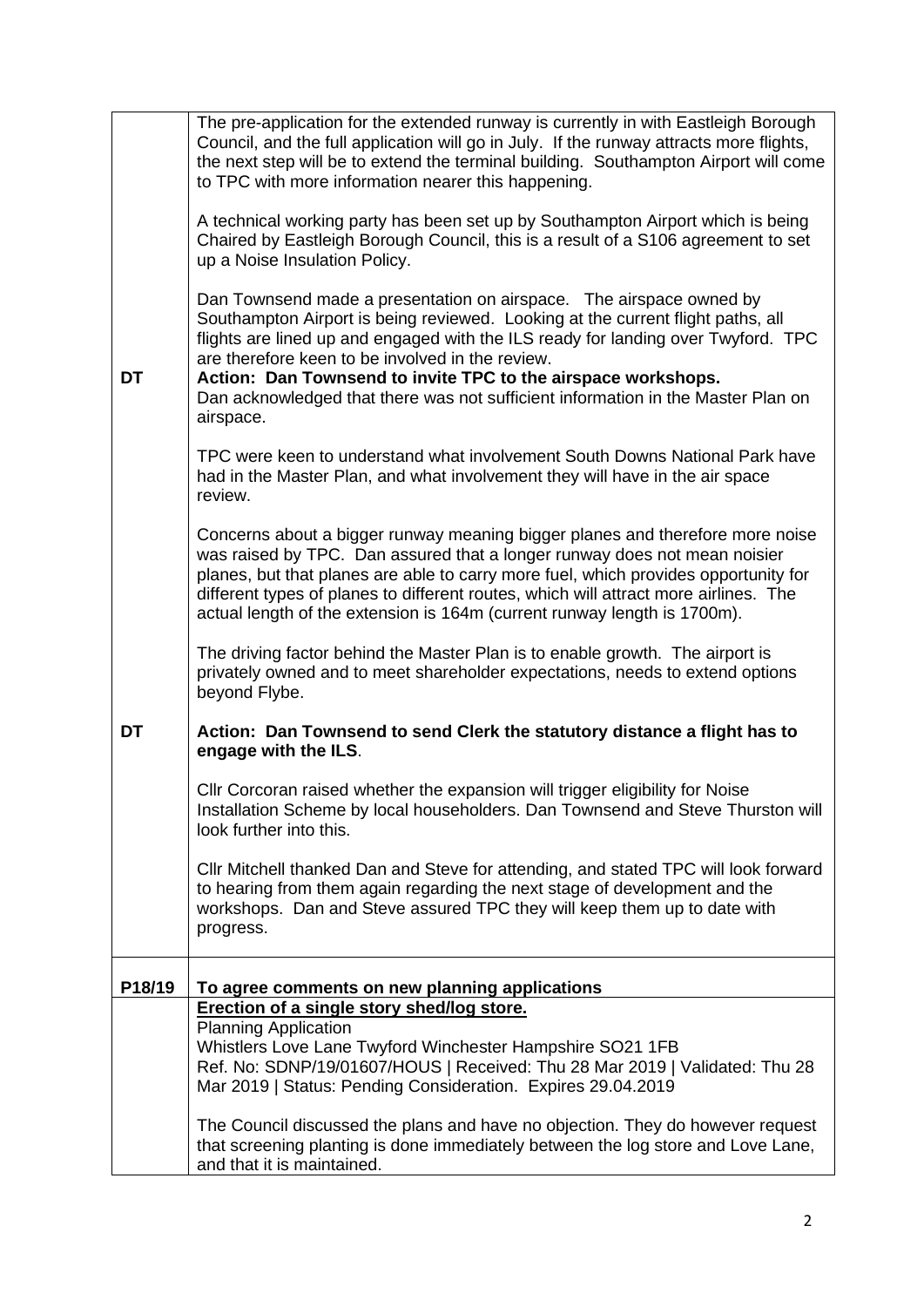|        | Erection of essential rural worker's dwelling in support of the rural enterprise                                                                                                                                                                                                                                                                                           |  |  |
|--------|----------------------------------------------------------------------------------------------------------------------------------------------------------------------------------------------------------------------------------------------------------------------------------------------------------------------------------------------------------------------------|--|--|
|        | <b>Planning Application</b>                                                                                                                                                                                                                                                                                                                                                |  |  |
|        | Hare Farm Hare Lane Twyford SO21 1FR<br>Ref. No: SDNP/19/01576/FUL   Received: Tue 02 Apr 2019   Validated: Tue 02 Apr                                                                                                                                                                                                                                                     |  |  |
|        | 2019   Status: Pending Consideration. Expires 29.04.19                                                                                                                                                                                                                                                                                                                     |  |  |
|        | The committee discussed the plans with the applicant. The committee<br>acknowledged it was a creditable application. The Council have considered the<br>application and would like to support the application, with no objection.                                                                                                                                          |  |  |
|        | Change and extend existing dropped kerb on hazley road for vehicular                                                                                                                                                                                                                                                                                                       |  |  |
|        | access.<br><b>Planning Application</b>                                                                                                                                                                                                                                                                                                                                     |  |  |
|        | 2 Army Row Cottages High Street Twyford Winchester Hampshire SO21 1NW<br>Ref. No: SDNP/19/01504/HOUS   Received: Fri 22 Mar 2019   Validated: Tue 02<br>Apr 2019   Status: Pending Consideration. Expires 01.05.19                                                                                                                                                         |  |  |
|        | The Council object to the application. The basis for the objection includes; conflict<br>in the yard, a loss of a car space on the road which is detrimental to the village,<br>and flooding, which was a real issue at this location in the 2014 floods. In addition,<br>the proposal does not preserve or enhance the Conservation Area, which the wall<br>is a feature. |  |  |
|        | Two storey side and rear extension                                                                                                                                                                                                                                                                                                                                         |  |  |
|        | <b>Planning Application</b>                                                                                                                                                                                                                                                                                                                                                |  |  |
|        | Rose Cottage Segars Lane Twyford SO21 1QJ<br>Ref. No: SDNP/19/01637/HOUS   Received: Wed 03 Apr 2019   Validated: Wed 03<br>Apr 2019   Status: Pending Consideration. Expires 01.05.19                                                                                                                                                                                     |  |  |
|        | The committee discussed the application with the home owner. The home owner<br>then left the meeting, and the Council decided to make No comment on the<br>application.                                                                                                                                                                                                    |  |  |
|        | <b>Proposed Garden Room</b>                                                                                                                                                                                                                                                                                                                                                |  |  |
|        | <b>Planning Application</b>                                                                                                                                                                                                                                                                                                                                                |  |  |
|        | Manor Barns, Harvest House Hazeley Road Twyford SO21 1QA<br>Ref. No: SDNP/19/01677/HOUS   Received: Fri 05 Apr 2019   Validated: Fri 05 Apr<br>2019   Status: Pending Consideration. Expires 02.05.19                                                                                                                                                                      |  |  |
|        | The Council discussed the plans and have no comment.                                                                                                                                                                                                                                                                                                                       |  |  |
| P19/19 | Update on planning decisions made between 4th April to 8th May 2019                                                                                                                                                                                                                                                                                                        |  |  |
|        | Increasing size/rearward projection of the single storey rear extension by one<br>metre and the addition of a window to the Kitchen (NMA to approved<br>application SDNP/18/04112/HOUS)                                                                                                                                                                                    |  |  |
|        | <b>Crantock Queen Street Twyford SO21 1QG</b>                                                                                                                                                                                                                                                                                                                              |  |  |
|        | Ref. No: SDNP/19/01434/NMA   Received: Tue 26 Mar 2019   Validated: Tue 26<br>Mar 2019   Status: Application Determined. Approved 23.04.19                                                                                                                                                                                                                                 |  |  |
|        | Loft conversion to include provision of roof windows to front and rear<br>elevations                                                                                                                                                                                                                                                                                       |  |  |
|        | 11 Northfields Cottages Northfields Twyford SO21 1NZ                                                                                                                                                                                                                                                                                                                       |  |  |